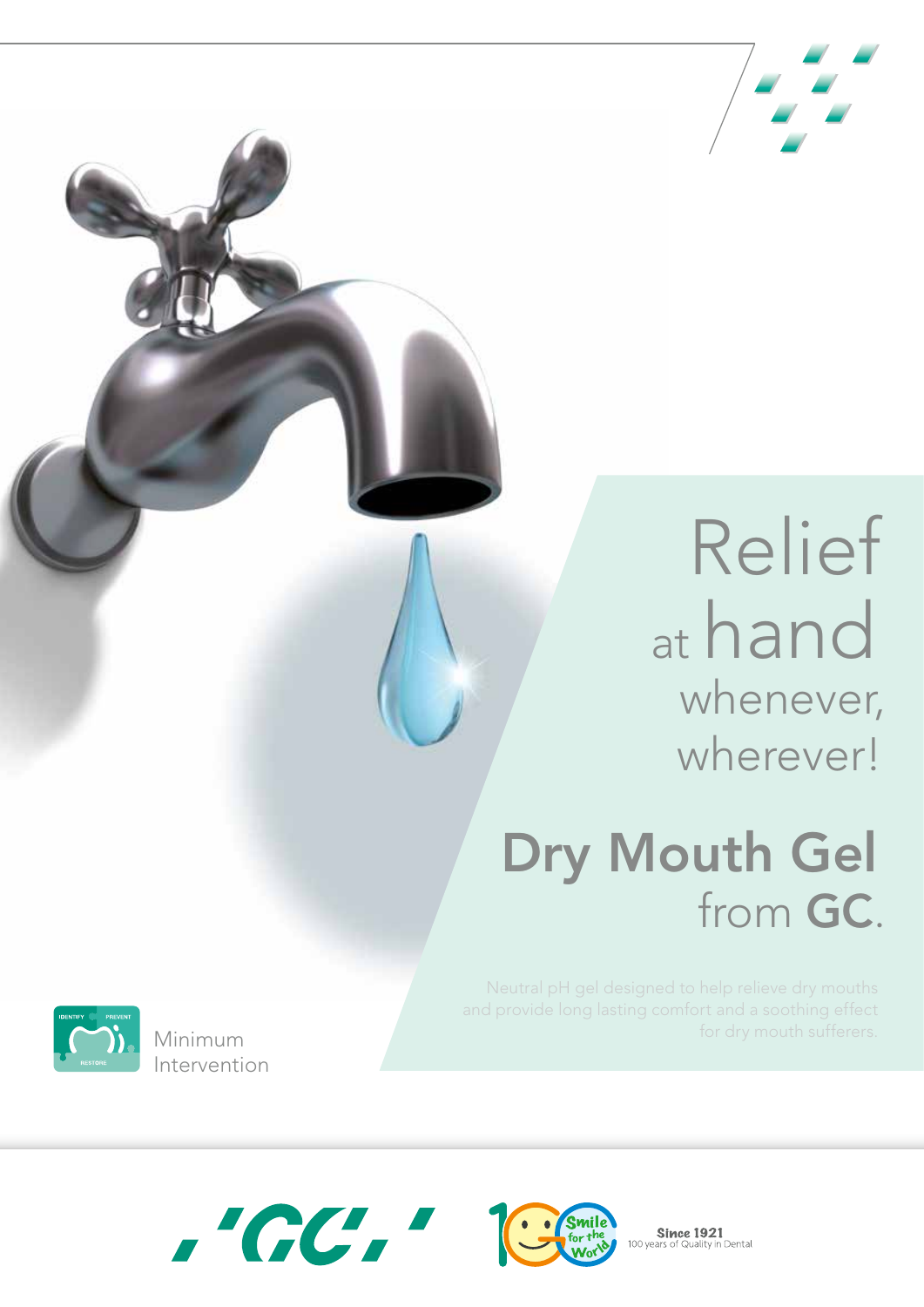

## The **importance** of **saliva** is only recognised when it is absent.

Saliva performs many important roles within the oral cavity. These include lubricating the oral tissue and helping digestion, assisting the sense of taste, maintaining the health of the oral mucosa and aiding the remineralisation of teeth.

### Dry mouth – its causes and how it is identified

Dry mouth is a commonly under-diagnosed condition and the symptoms are not a completely reliable indicator of both the quantity and quality of salivary gland output at rest. Indeed, patients may be unaware of diminished output until the resting flow rate is less than half that of the normal rate.

Dehydration and oral dryness can easily affect healthy individuals as a result of a number of common lifestyle factors (e.g. caffeine intake, alcohol and nicotine consumption). Furthermore, many major medical disorders are associated with Xerostomia (Sjögren syndrome, Diabetes, Radiotherapies). On top, over 300 medications can induce xerostomia including those which are self-administered and 'over the counter' medications such as expectorants, decongestants and prescription medicines.





#### Have any of your patients complained of the following symptoms?

- Dry Mouth
- Difficulty in swallowing
- Bad taste / Halitosis
- Difficulty in speaking

#### Have you noticed any of the following signs?

- Soft Tissue changes dryness of the mucosa, cratering and plaque formation on the tongue
- Hard Tissue changes increased caries rate, erosion, hypersensitivity, greater accumulation of plaque

To enable an easier assessment of dry mouth patients, kits such as the Saliva Check Buffer can be very useful. This is a straightforward 5 step test that delivers valuable, individualised information relating to the pH, quantity and buffering capacity of saliva.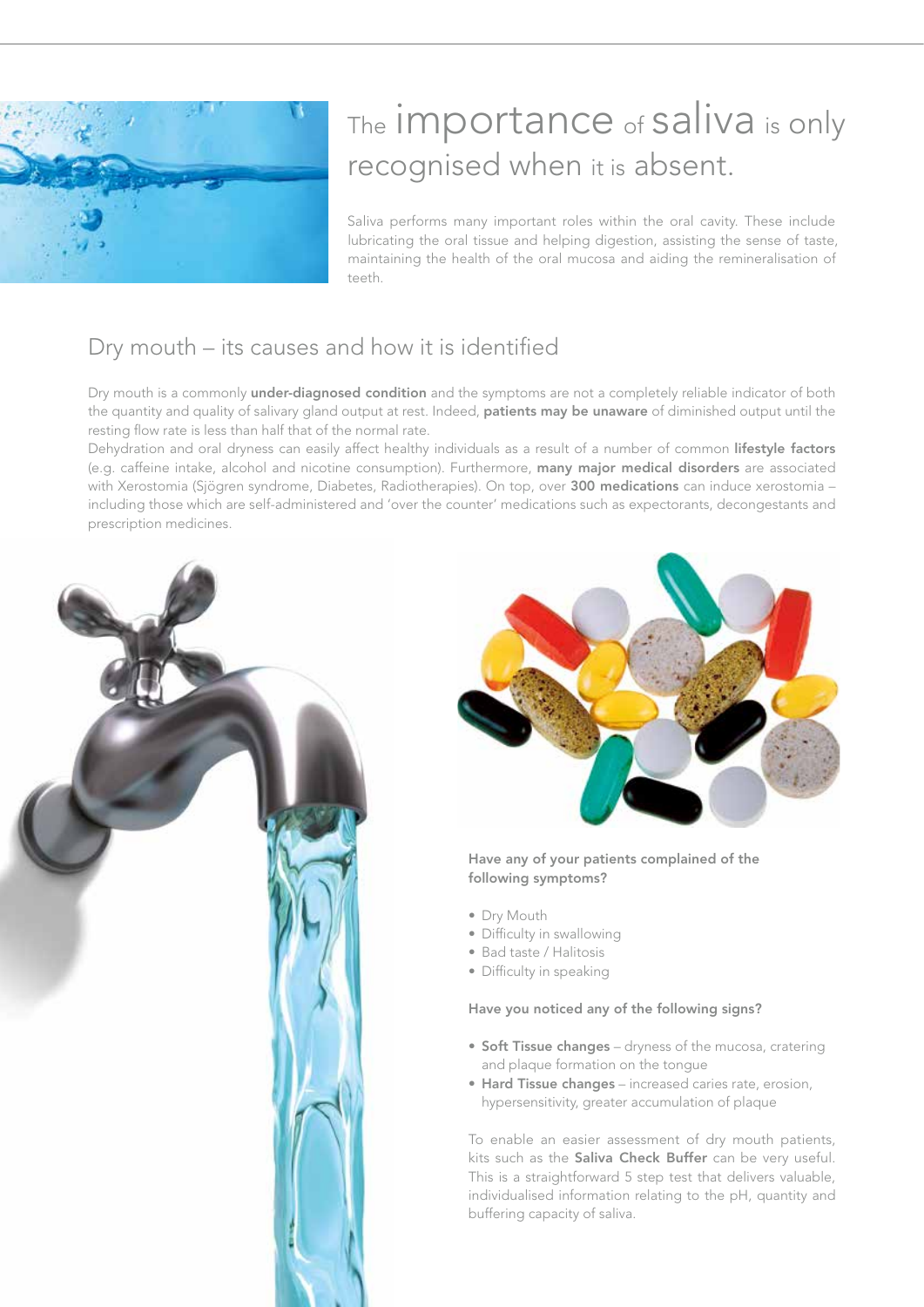$\sqrt{$  GC Drv Mouth Gel

## Immediate relief – whenever, wherever: GC Dry Mouth Gel.

Dry Mouth Gel is a unique, sugar free product that comes in four delicious flavours. It is designed to help relieve dry mouths to provide long lasting comfort and a soothing effect for patients.

This transparent gel comes in a compact tube that will easily fit into either a pocket or handbag, meaning it can be used whenever and wherever it is needed. All that is required is for the patient to apply a generous amount of the gel with a clean finger over the buccal and lingual surfaces of the teeth and oral mucosal tissues.

Uniquely, unlike most saliva substitutes, Dry Mouth Gel has a neutral pH, meaning that effective symptomatic relief can be provided, whilst preserving oral pH within the safe range to prevent demineralisation.



The erosion potential of bovine dentine before and after the overnight application of Dry Mouth Gel (DMG) and a competitive product (OBA)



### Patients with the following conditions may benefit from Dry Mouth Gel:

- Mouth breathing during sleep
- Drug-induced dry mouth from prescription or 'over the counter' products
- Sjögren syndrome
- Radiation treatment
- Long standing conditions that can impair salivary flow – e.g. diabetes mellitus, chronic hepatitis C infection and such connective tissue autoimmune diseases as systemic lupus erythematosus.
- Denture wearers for tissue protection and lubrication

Provide your patient with more comfort during the day with… Dry Mouth Gel and more protection at night with… Tooth Mousse and MI Paste Plus

Patients with impaired salivary flow have an imbalance in the ions required for protecting dental hard tissues. Consequently, they are liable to experience dentinal hypersensitivity, dental erosion and dental caries. Whilst Dry Mouth Gel sooths the symptoms of oral dryness, it does not boost the levels of bio-available calcium, phosphate and fluoride ions required for remineralisation and prevention.

An application with either Tooth Mousse or MI Paste Plus containing RECALDENT™ CPP-ACP, will restore this necessary oral mineral balance and will provide extra protection.



GC R&D Department

**GC R&D Department**